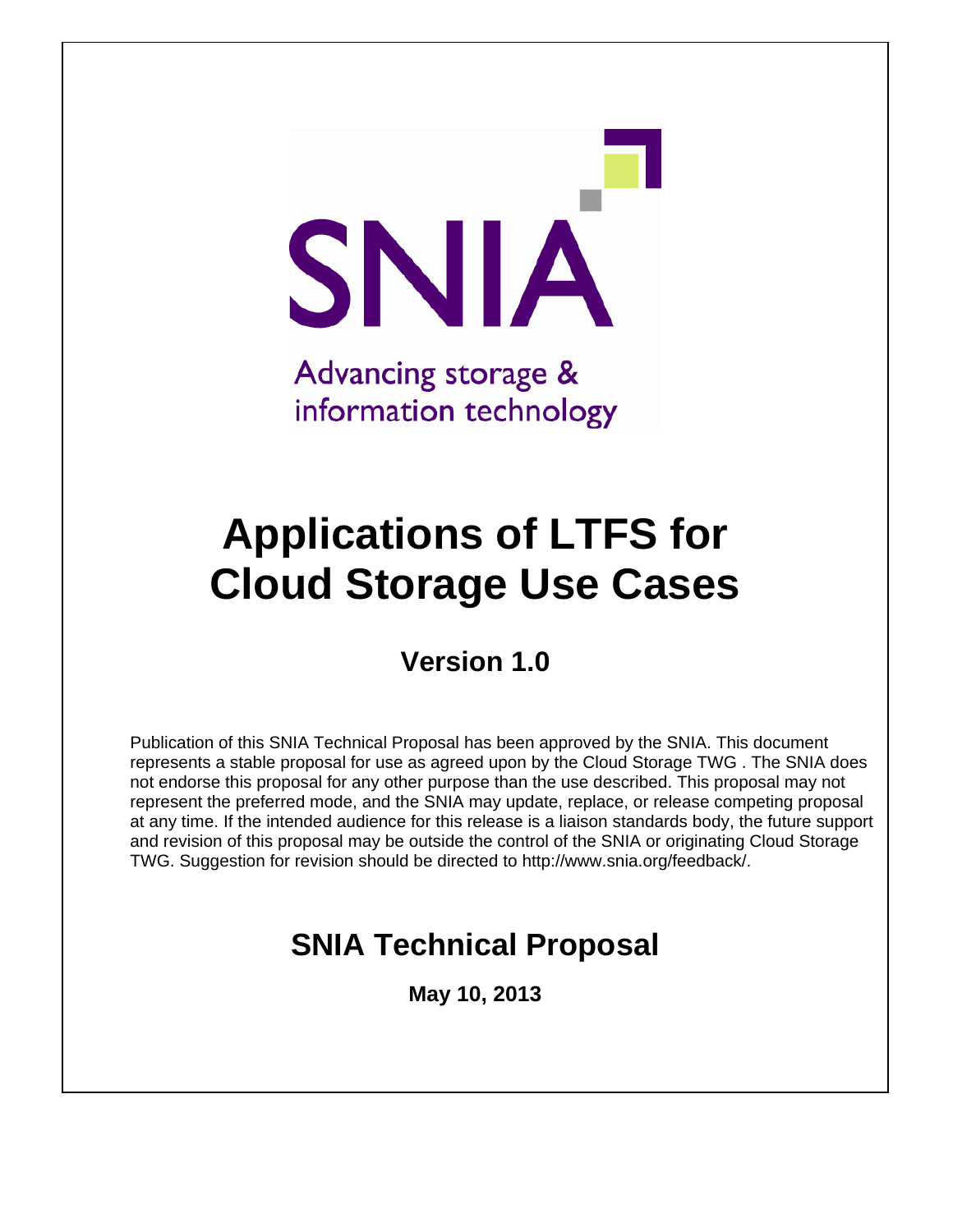The SNIA hereby grants permission for you to use this document for personal use only and for corporations and other business entities to use this document for internal use only (including internal copying, distribution, and display) provided that:

- 1. Any text, diagram, chart, table or definition reproduced must be reproduced in its entirety with no alteration, and,
- 2. Any document, printed or electronic, in which material from this document (or any portion hereof) is reproduced must acknowledge the SNIA copyright on that material, and must credit the SNIA for granting permission for its reuse.

Other than as explicitly provided above, you may not make any commercial use of this document, sell any or this entire document, or distribute this document to third parties. All rights not explicitly granted are expressly reserved to SNIA. Permission to use this document for purposes other than those enumerated above may be requested by emailing tcmd@snia.org. Please include the identity of the requesting individual and/or company and a brief description of the purpose, nature, and scope of the requested use.

Copyright © 2013 Storage Networking Industry Association.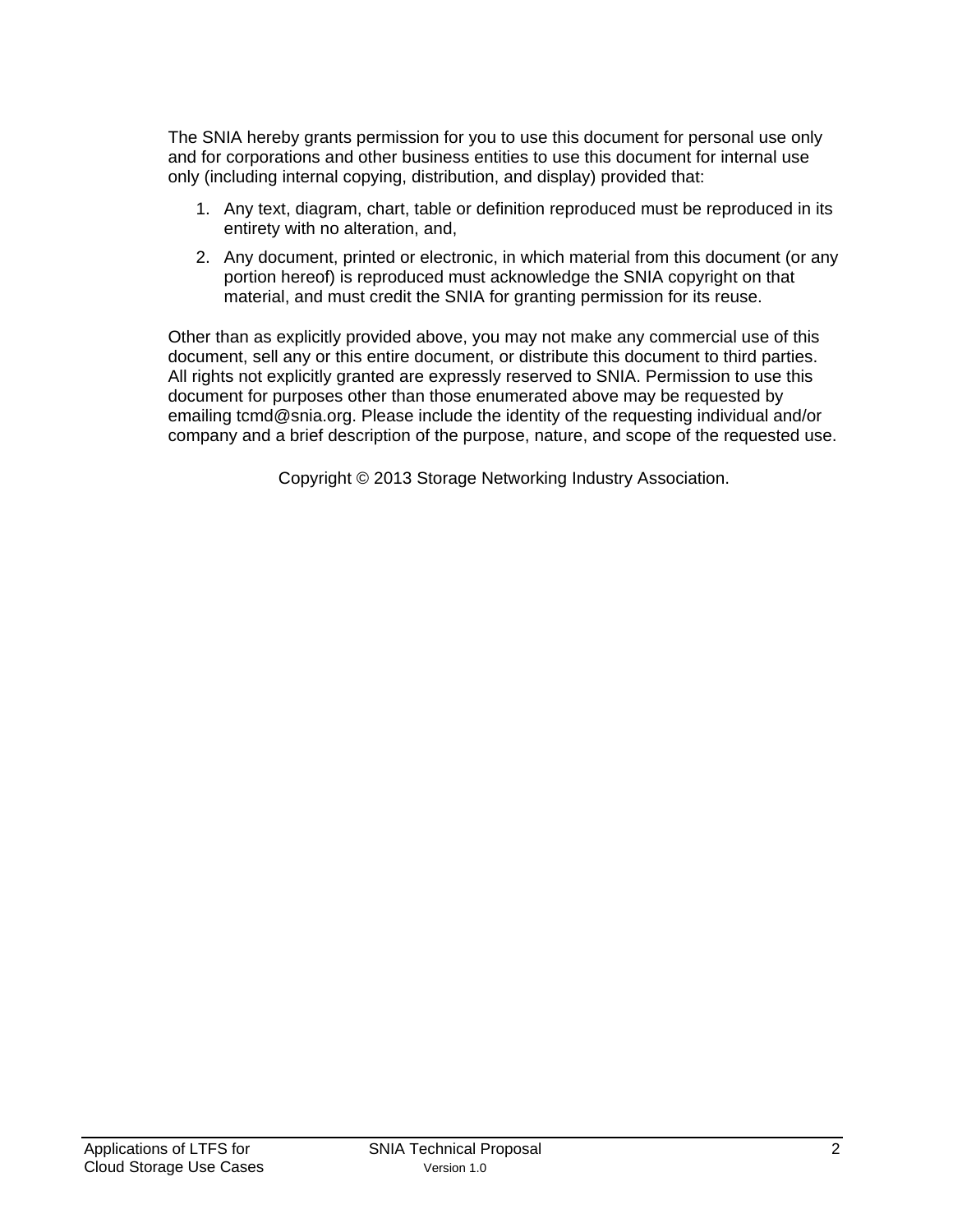# **Revision History**

| <b>Revision</b> | <b>Date</b> | <b>Sections</b> | Originator | <b>Comments</b> |
|-----------------|-------------|-----------------|------------|-----------------|
|                 |             |                 |            |                 |
|                 |             |                 |            |                 |
|                 |             |                 |            |                 |
|                 |             |                 |            |                 |
|                 |             |                 |            |                 |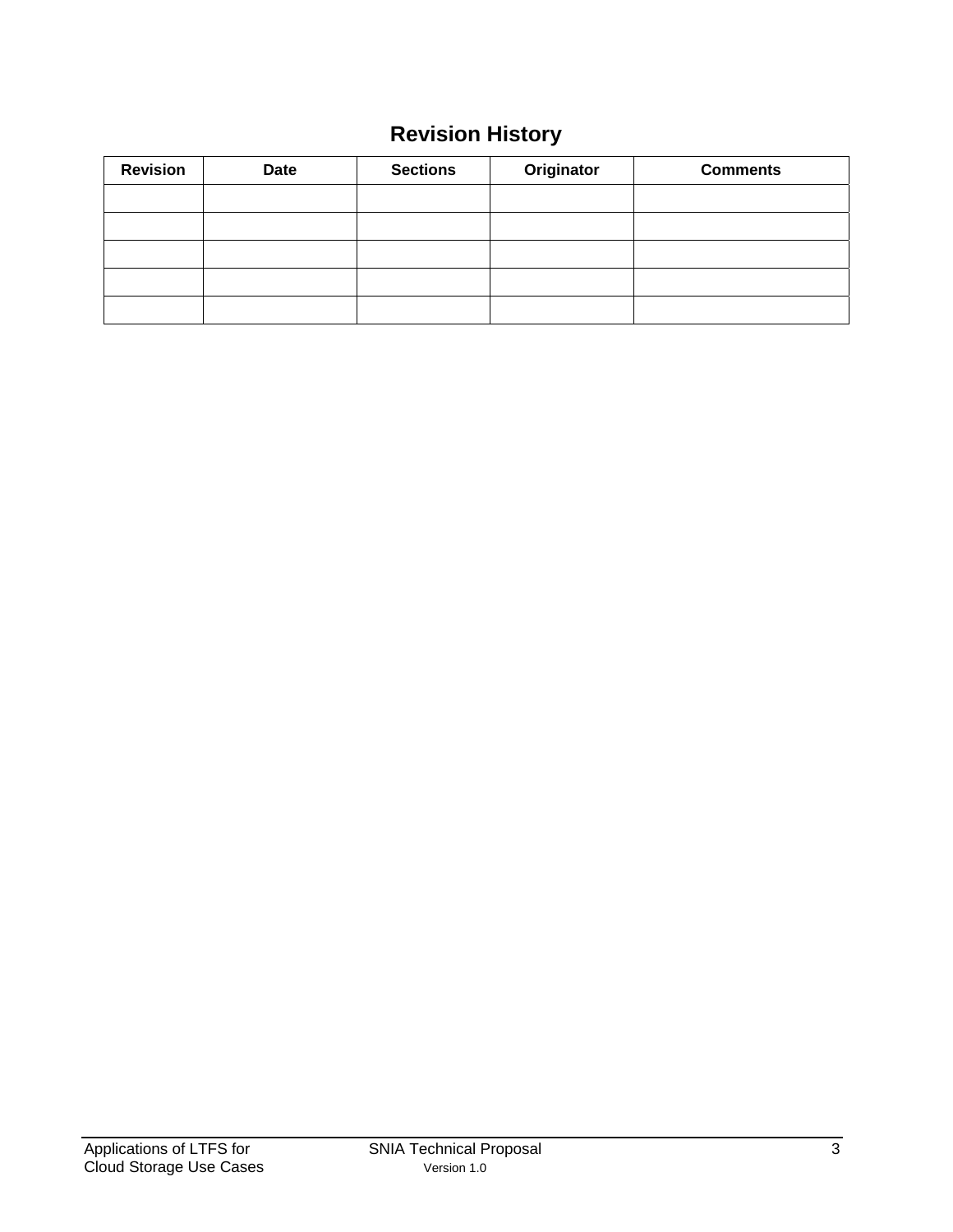| 1            |                                                                                |  |
|--------------|--------------------------------------------------------------------------------|--|
| $\mathbf{2}$ | USE CASE 1 - TAPE FOR BULK DATA TRANSPORT TO/FROM CLOUDS  5                    |  |
|              | 2.1<br>2.2<br>2.3<br>2.3.1<br>2.3.2<br>2.3.3<br>2.3.4                          |  |
| 3            | USE CASE 2 - TAPE FOR BULK DATA TRANSPORT BETWEEN CLOUDS 13                    |  |
|              | 3.1<br>3.2<br>3.3<br>3.4                                                       |  |
| 4            | USE CASE 3 - TAPE FOR PROTECTION BACKING STORE  15<br>4.1<br>4.2<br>4.3<br>4.4 |  |
| 5            |                                                                                |  |
|              | 5.1<br>5.2<br>5.3<br>5.4                                                       |  |

### **Contents**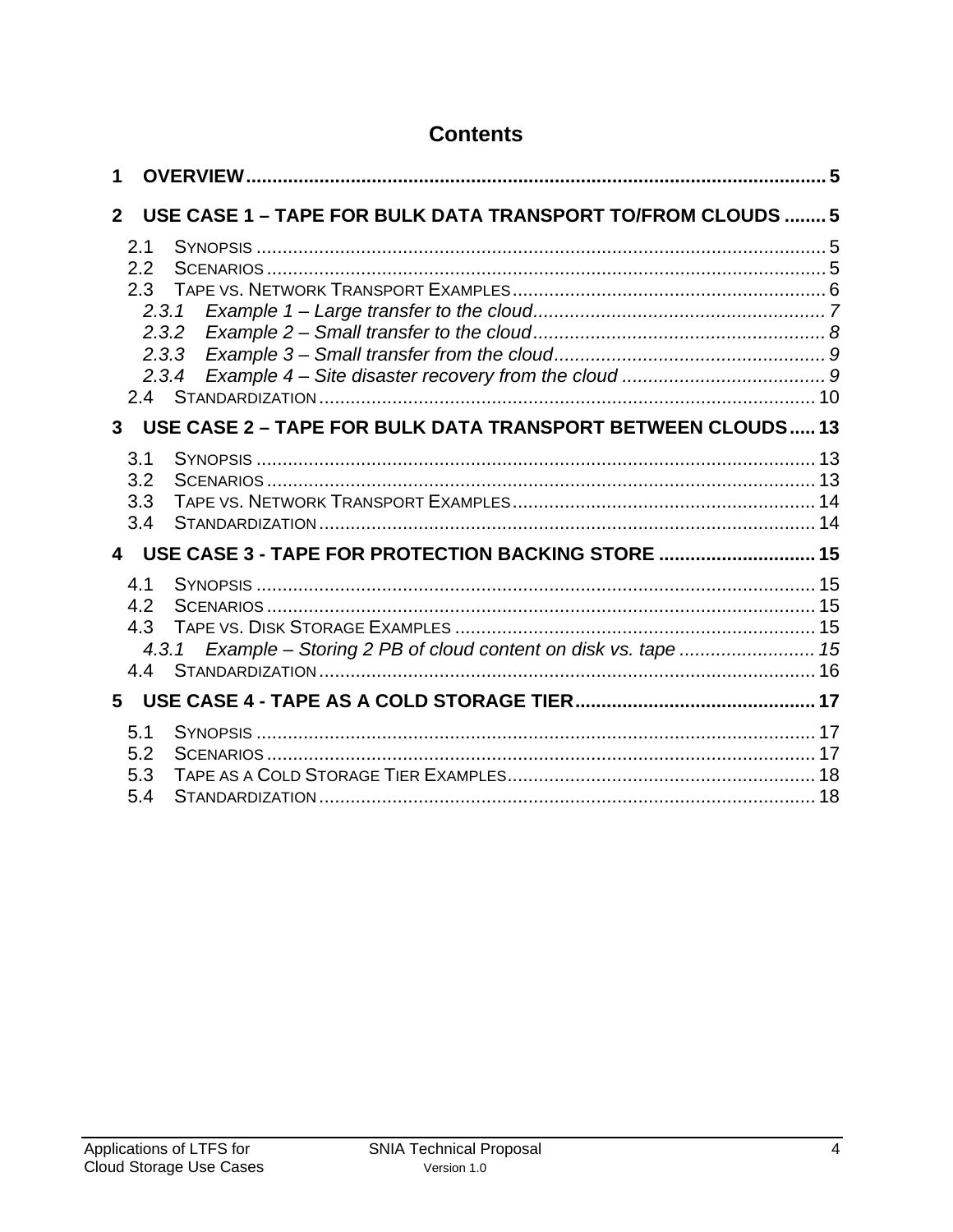# **1 Overview**

This document summarizes the various use cases associated with using LTFS tape technology for cloud applications.

## **2 Use Case 1 – Tape for Bulk Data Transport to/from Clouds**

#### **2.1 Synopsis**

Storing data on one or more LTFS tapes for the purpose of the bulk transport of data between a cloud client and a cloud provider

#### **2.2 Scenarios**

Common scenarios where bulk tape-based data transport is considered include:

- Cloud Seeding where a large amount of data is initially stored into the cloud
- Bulk Storage where a large amount of data needs to be stored into the cloud
- Bulk Retrieval where a large amount of data is retrieved from the cloud
- Secure Transport where physical security is required for data transportation
- No Network Connectivity where there is no network connectivity between the customer and the cloud

Tape-based data transport is preferred over network-based data transport when the following conditions are present:

- Limited Network Connectivity where the bandwidth to the cloud is insufficient to transport large volumes of data in a timely manner
- Unreliable Network Connectivity where network connectivity is not always available or is not reliable enough for transporting large volumes of data
- Reserved Network Connectivity where bandwidth is reserved for critical uses, and as a consequence, available bandwidth is insufficient for transporting large volumes of data
- High Network Costs where bulk data transfer is prohibitively expensive (remote locations only reachable via satellite, mobile locations, etc.)
- High Data Volume where the volume of data being produced makes even the fastest network transfer take too long (for example, 1 PB generated each day would require a 100Gbit link to keep up)
- Tape as Final Destination when the final storage location of data is tape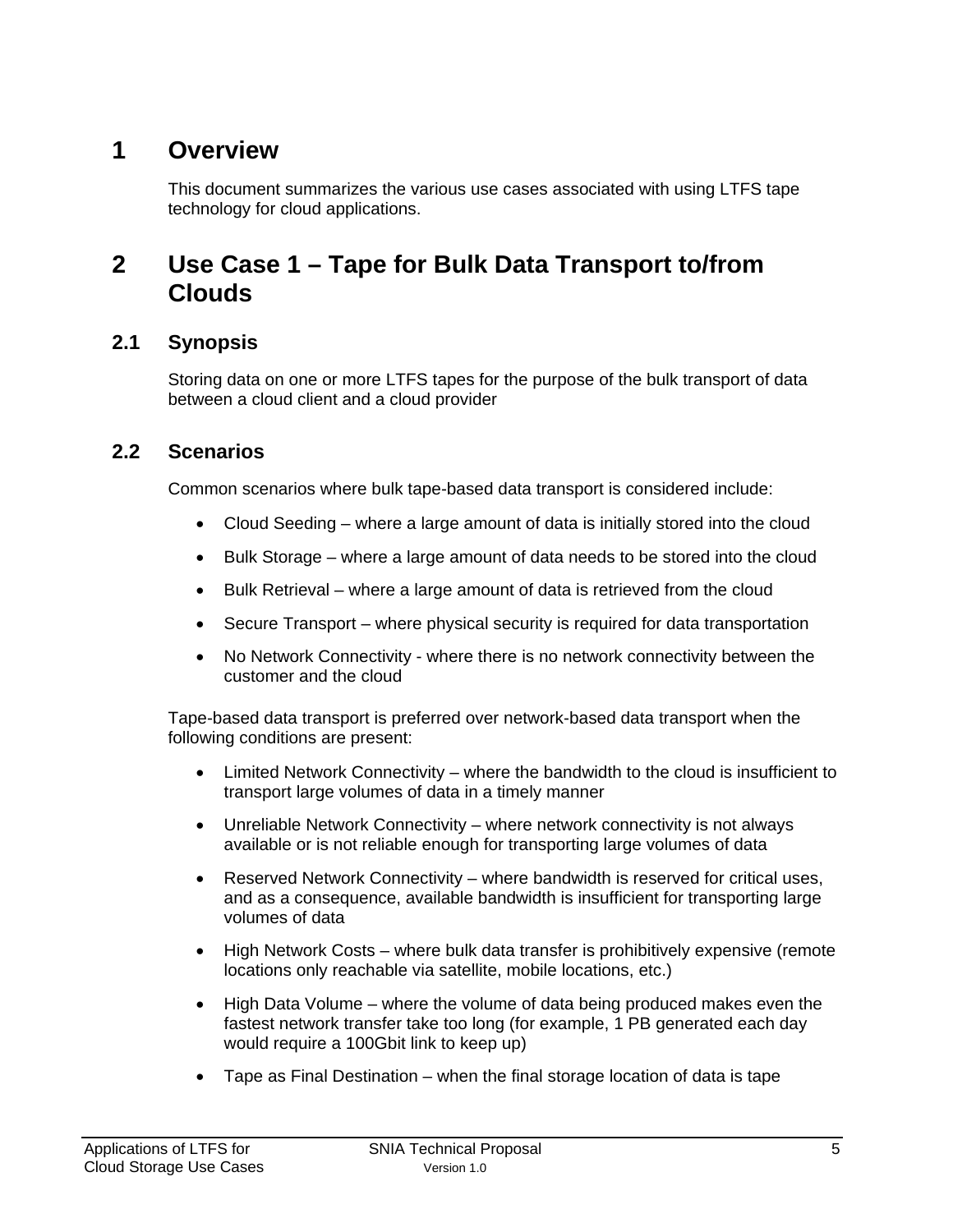#### **2.3 Tape vs. Network Transport Examples**

The choice of tape over network-based transport is fundamentally about the time required to transfer the data. The following cost model provides a framework for comparing network to tape-based data transport.

|                                                                                                                                                  | <b>Network</b>                                                                                                                                                  | <b>Tape</b>                                                                                                                                                                        |
|--------------------------------------------------------------------------------------------------------------------------------------------------|-----------------------------------------------------------------------------------------------------------------------------------------------------------------|------------------------------------------------------------------------------------------------------------------------------------------------------------------------------------|
| <b>Provisioning Cost</b><br>The cost to provision or<br>expand network services or<br>acquire tape equipment if<br>not already present           | Cost of network installation or<br>upgrades                                                                                                                     | Cost of tape equipment<br>purchase, installation, or<br>upgrades                                                                                                                   |
| <b>Provisioning Time</b><br>The time to provision or<br>expand network<br>connectivity or to acquire<br>tape equipment if not<br>already present | Time to provision, install, and<br>commission network services                                                                                                  | Time to provision, install, and<br>commission tape library                                                                                                                         |
| <b>On-Site Data Preparation</b><br>Cost<br>The cost required to prepare<br>the data to be transferred                                            | <b>None</b>                                                                                                                                                     | Cost of tape cartridges for<br>transfer                                                                                                                                            |
| <b>On-Site Data Preparation</b><br><b>Time</b><br>The time required to prepare<br>the data to be transferred                                     | Time to select data to be<br>stored to the cloud                                                                                                                | Time to select data to be<br>stored to the cloud<br>Time to store data onto tape<br>cartridges                                                                                     |
| <b>Transfer Cost</b><br>The bandwidth or media<br>costs to transfer the data to<br>or from the cloud                                             | Charges from network<br>provider for the bandwidth<br>required to transfer the data<br>Charges from cloud provider<br>for the bandwidth to transfer<br>the data | Charges for shipping the tape<br>cartridges to the cloud<br>provider<br>Charges from the cloud<br>provider costs to accept the<br>shipment of tapes                                |
| <b>Transfer Time</b><br>The time required to transfer<br>the data                                                                                | Time required to transfer data<br>across the network                                                                                                            | Time required to ship the tape<br>cartridges<br>Time required for the cloud<br>provider to process receiving<br>the shipment                                                       |
| <b>Cloud Storage Cost</b><br>The cost to store the data in<br>the cloud                                                                          | Charges from the cloud<br>provider for initial storage of<br>the data (typically per GB)                                                                        | Charges from the cloud<br>provider to copy the data off<br>of the tapes (if not left on<br>provided tapes)<br>Charges from the cloud<br>provider for storage (typically<br>per GB) |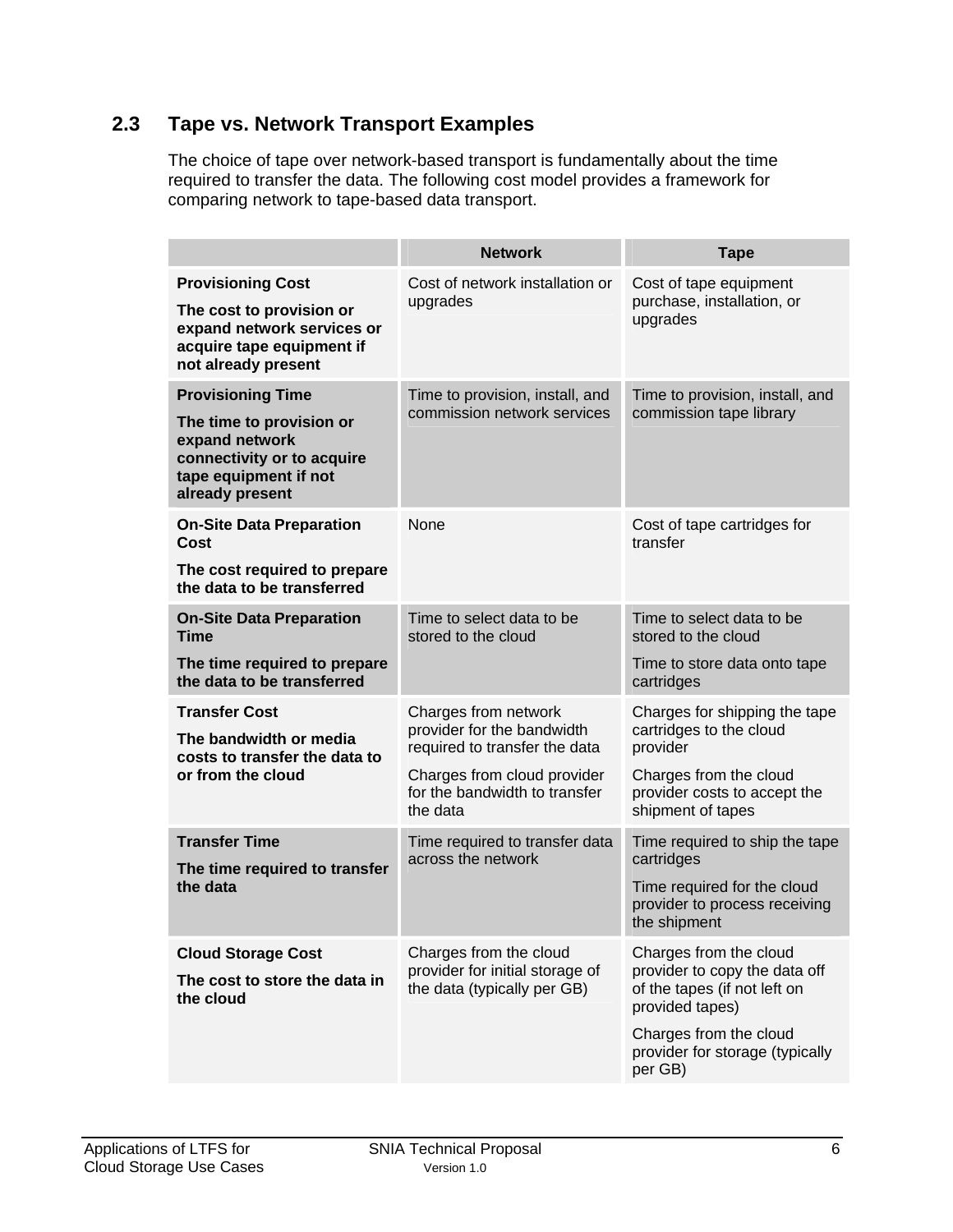|                                                                                                                      | <b>Network</b>                                                                     | <b>Tape</b>                                                                          |
|----------------------------------------------------------------------------------------------------------------------|------------------------------------------------------------------------------------|--------------------------------------------------------------------------------------|
| <b>Cloud Storage Time</b><br>The time required to store<br>the data in the cloud                                     | Time required to store the<br>sent data in the cloud                               | Time required to transfer the<br>data from tapes to the cloud<br>provider's storage  |
| <b>Provider Data Preparation</b><br>Cost<br>The cost to prepare to<br>retrieve the data from the<br>cloud            | None                                                                               | Cost of tape cartridges for<br>transfer                                              |
| <b>Provider Data Preparation</b><br><b>Time</b><br>The time to prepare to<br>retrieve the data from the<br>cloud.    | <b>None</b>                                                                        | Time required to transfer the<br>data from cloud provider's<br>storage to the tapes  |
| <b>Cloud Retrieval Cost</b><br>The cost to retrieve the data<br>from the cloud                                       | Charges from the cloud<br>provider for retrieval of the<br>data (typically per GB) | Cloud provider's fee for tape<br>loading                                             |
| <b>On-Site Data Load Cost</b><br>The cost to load the data<br>from the cloud onto a local<br>data storage medium     | None – data goes directly to<br>the local data storage<br>medium                   | Cost to transfer data from the<br>tapes to the local data<br>storage medium          |
| On-Site Data Load Time -<br>The time required to load<br>the data from the cloud onto<br>a local data storage medium | None - data goes directly to<br>the local data storage<br>medium                   | Time required to transfer data<br>from the tapes to the local<br>data storage medium |

#### *2.3.1 Example 1 – Large transfer to the cloud*

An enterprise needs to transfer 2 PB of data to the cloud. They have an existing LTFS tape library and network connectivity capable of transferring data at 622 Mbit/s network connection (where 500 Mbit/s can be used for the cloud transfer). Once the data is in the cloud, it will be initially stored on the enterprise-provided tapes.

| <b>Cost Analysis</b>          | <b>Network</b> | Tape                                |
|-------------------------------|----------------|-------------------------------------|
| <b>Provisioning Cost</b>      | \$0            | \$0                                 |
| <b>Provisioning Time</b>      | 0 Days         | 0 Days                              |
| On-Site Data Preparation Cost | \$0            | \$73,300 for tape cartridges<br>(1) |
| On-Site Data Preparation Time | 0 Days         | 10.3 Days (2)                       |
| <b>Transfer Cost</b>          | \$61,700(3)    | \$6,000(4)                          |
| <b>Transfer Time</b>          | 370 Days       | 2 Days                              |
| <b>Cloud Storage Cost</b>     | \$0            | \$9,900(5)                          |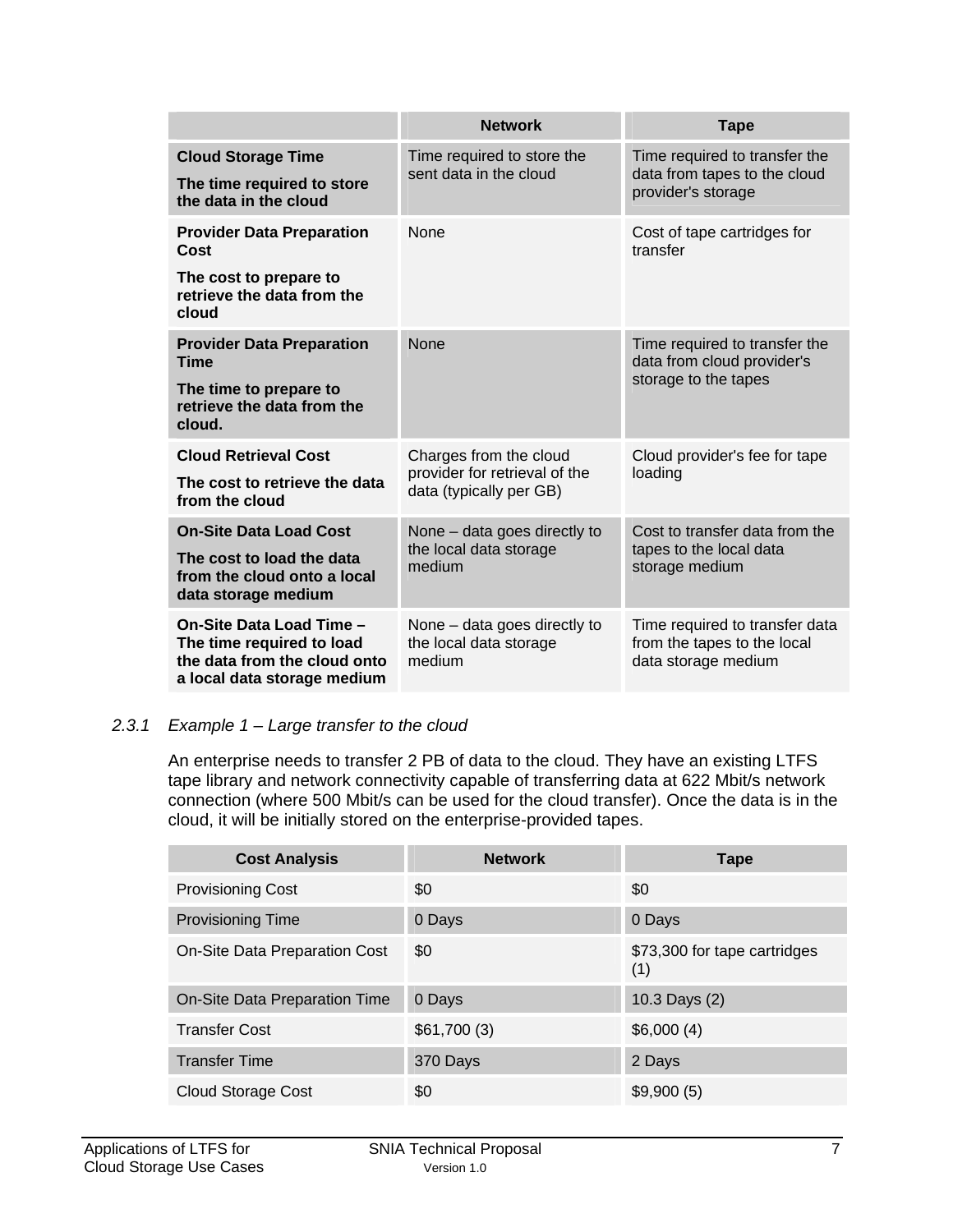| <b>Cost Analysis</b>      | <b>Network</b> | Tape          |
|---------------------------|----------------|---------------|
| <b>Cloud Storage Time</b> | 0 Days         | 10.3 Days (2) |
| <b>Total Cost</b>         | \$61,700       | \$89,200      |
| <b>Total Time</b>         | 370 Days       | 23 Days       |

(1) Assuming use of LTO5 (1.5 TB) cartridges at \$55 each, without compression

- (2) Assuming use of sixteen LTO5 drives at 140 MByte/s
- (3) Assuming \$5,000 per month for 500 Mbits/s
- $(4)$  Assuming 1,000 lb. shipping weight, FedEx 2<sup>nd</sup>-day freight
- (5) Assuming a \$2.50/hour loading time cost

In this example, network transfer is slightly less expensive but takes significantly longer.

#### *2.3.2 Example 2 – Small transfer to the cloud*

A small enterprise needs to transfer 10 TB of data to the cloud. They have a single LTFS tape drive and network connectivity capable of transferring data at 10 Mbit/s network connection (where 10 Mbit/s can be used for the cloud transfer). Once the data is in the cloud, it will be stored on disk.

| <b>Cost Analysis</b>          | <b>Network</b> | <b>Tape</b>                   |
|-------------------------------|----------------|-------------------------------|
| <b>Provisioning Cost</b>      | \$0            | \$0                           |
| <b>Provisioning Time</b>      | 0 Days         | 0 Days                        |
| On-Site Data Preparation Cost | \$0            | \$366 for tape cartridges (1) |
| On-Site Data Preparation Time | 0 Days         | 1 Day (2)                     |
| <b>Transfer Cost</b>          | \$1,852(3)     | \$52(4)                       |
| <b>Transfer Time</b>          | 92.6 Days      | 2 Days                        |
| <b>Cloud Storage Cost</b>     | \$0            | \$50(5)                       |
| <b>Cloud Storage Time</b>     | 0 Days         | 1 Day $(2)$                   |
| <b>Total Cost</b>             | \$1,852        | \$468                         |
| <b>Total Time</b>             | 92.6 Days      | 4 Days                        |

(1) Assuming use of LTO5 (1.5 TB) cartridges at \$55 each, without compression

- (2) Assuming use of a single LTO5 drive at 140 MByte/s
- (3) Assuming \$600 per month for 10 Mbits/s
- $(4)$  Assuming 5 lb. shipping weight, FedEx 2<sup>nd</sup>-day express
- (5) Assuming a \$2.50/hour loading time cost

In this example, both the cost and time savings favor a tape-based transfer. At \$3,000 for the cost of an LTO5 tape drive, the drive would be paid for after performing three 10 TB transfers.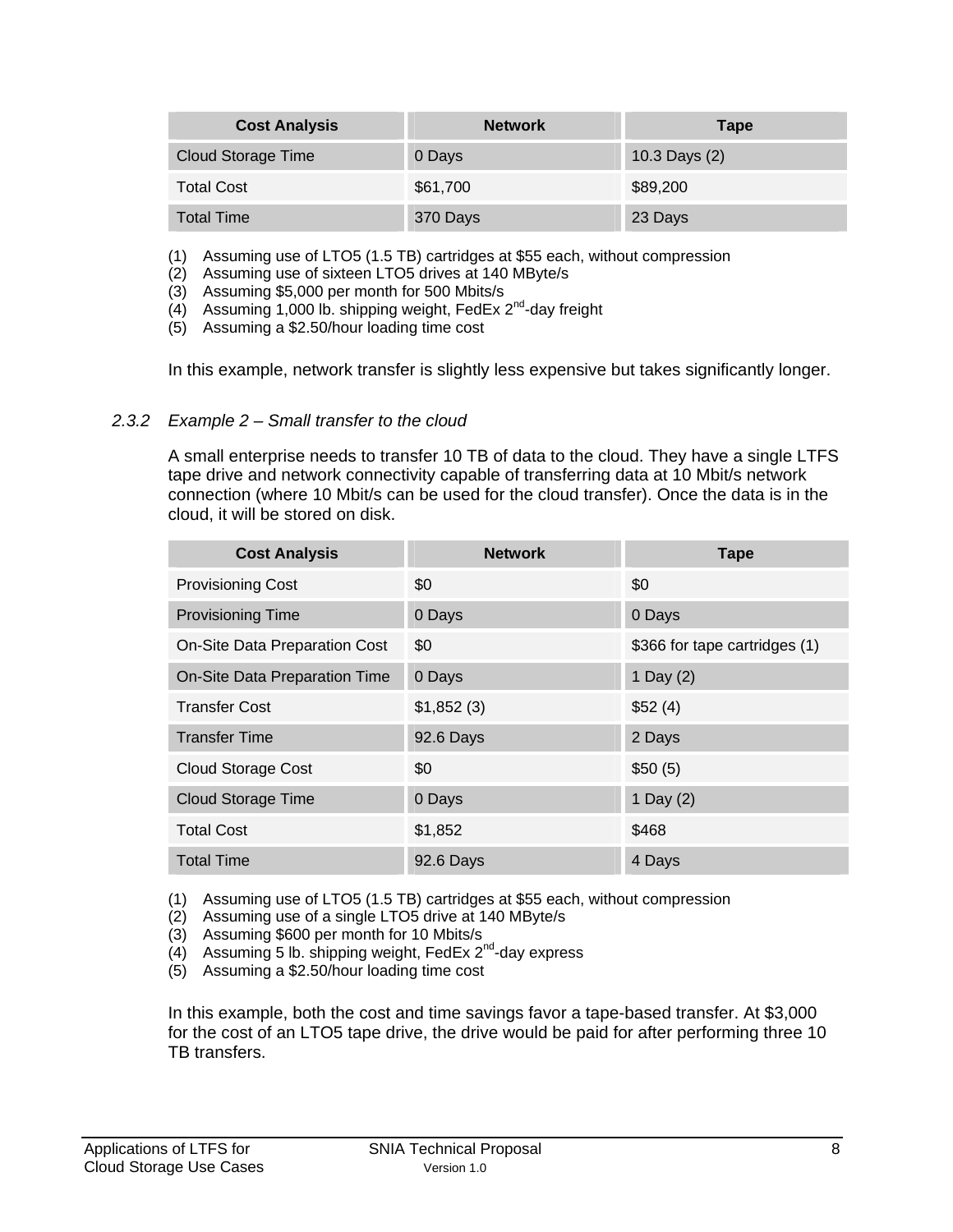#### *2.3.3 Example 3 – Small transfer from the cloud*

A small enterprise needs to retrieve 10 TB of data from the cloud. They have a single LTFS tape drive and network connectivity capable of transferring data at 10 Mbit/s network connection (where 10 Mbit/s can be used for the cloud transfer). Once the data is retrieved from the cloud, it will be stored on local disk.

| <b>Cost Analysis</b>                  | <b>Network</b> | <b>Tape</b>                                              |
|---------------------------------------|----------------|----------------------------------------------------------|
| <b>Provisioning Cost</b>              | \$0            | \$0                                                      |
| <b>Provisioning Time</b>              | 0 Days         | 0 Days                                                   |
| <b>Provider Data Preparation Cost</b> | \$0            | \$366 for tape cartridges (1)<br>\$50 for processing (2) |
| <b>Provider Data Preparation Time</b> | 0 Days         | 1 Day $(3)$                                              |
| <b>Transfer Cost</b>                  | \$1,852(4)     | \$52(5)                                                  |
| <b>Transfer Time</b>                  | 92.6 Days      | 2 Days                                                   |
| <b>Cloud Retrieval Cost</b>           | \$1,200(6)     | \$1,200(6)                                               |
| <b>On-Site Data Load Cost</b>         | --             | --                                                       |
| On-Site Data Load Time                | 0 Days         | 1 Day (3)                                                |
| <b>Total Cost</b>                     | \$3,052        | \$1,668                                                  |
| <b>Total Time</b>                     | 92.6 Days      | 4 Days                                                   |

- (1) Assuming use of LTO5 (1.5 TB) cartridges at \$55 each, without compression
- (2) Assuming a \$2.50/hour loading time cost
- (3) Assuming use of a single LTO5 drive at 140 MByte/s
- (4) Assuming \$600/month for 10 Mbits/s
- $(5)$  Assuming 5 lb. shipping weight, FedEx 2<sup>nd</sup>-day express
- (6) Assuming \$0.12 per GB retrieval cost

In this example, both the cost and time savings favor the tape-based transfer.

#### *2.3.4 Example 4 – Site disaster recovery from the cloud*

An enterprise is recovering from a site disaster and needs to transfer 2 PB of data from the cloud to a local disk array. Time is critical. They need to provision either a network connection (2.4 Gbit/s dedicated for restore) or a tape library.

| <b>Cost Analysis</b>                  | <b>Network</b> | Tape                                                           |
|---------------------------------------|----------------|----------------------------------------------------------------|
| <b>Provisioning Cost</b>              | \$300,000(1)   | \$420,000(2)                                                   |
| <b>Provisioning Time</b>              | 4 Days         | 2 Days                                                         |
| <b>Provider Data Preparation Cost</b> | \$0            | \$73,300 for tape cartridges (3)<br>\$9,900 for processing (4) |
| Provider Data Preparation Time        | 0 Days         | 3.4 Days (5)                                                   |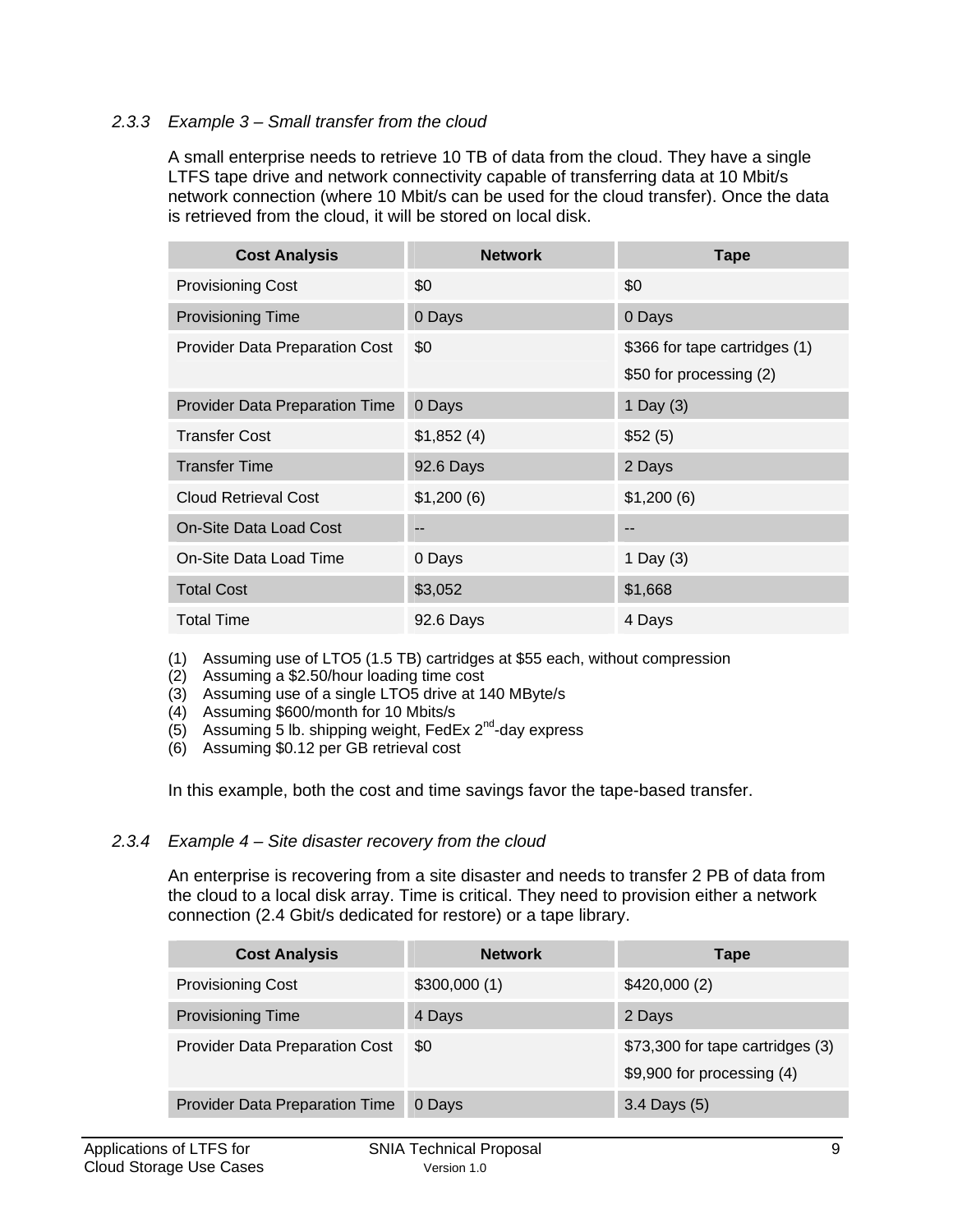| <b>Cost Analysis</b>   | <b>Network</b> | Tape         |
|------------------------|----------------|--------------|
| <b>Transfer Cost</b>   | \$62,000(6)    | \$10,000(7)  |
| <b>Transfer Time</b>   | 77 Days        | 1 Day        |
| Cloud Retrieval Cost   | \$100,000(8)   | \$100,000(8) |
| On-Site Data Load Cost | --             | --           |
| On-Site Data Load Time | 0 Days         | 3.4 Days (5) |
| <b>Total Cost</b>      | \$462,000      | \$613,200    |
| <b>Total Time</b>      | 81 Days        | 7.8 Days     |

(1) Assuming provisioning an OC48 network connection

- (2) Assuming provisioning a 48 LTO5 drive library
- (3) Assuming use of LTO5 (1.5 TB) cartridges at \$55 each, without compression
- (4) Assuming a \$2.50/hour loading time cost
- (5) Assuming use of 48 LTO5 drives at 140 MByte/s
- (6) Assuming \$25,000/month for 2.5 Gbit/s
- (7) Assuming 1,000 lb. shipping weight, FedEx overnight freight
- (8) Assuming \$0.05 per GB retrieval cost

In this example, even though a network-based restore is less expensive, the time required for restoration is infeasible, even with multiple OC48 links (which would bottleneck at the cloud provider).

#### **2.4 Standardization**

The goal of the joint LTFS/Cloud TWG is to enable simple and interoperable client-tocloud and cloud-to-client data transfers.

These transfers are accomplished by enabling an arbitrary subset of a first namespace to be selected, transported to a second location, and merged into a second namespace.

To make this a reality, several standardization efforts are required:

- LTFS Standard Gaps Additions to the LTFS standard to allow it to carry files and objects to be stored on a cloud, along with policies expressing how the data is to be managed in the cloud.
- CDMI Standard Gaps Additions to the CDMI standard to allow objects to be stored on an LTFS tape.
- Cloud Transfer Policies Definition of policies that express how data transferred to and from a cloud is managed and verified.
- Interoperability Profiles Definition of processes and technical requirements required to ensure interoperability between cloud clients and cloud providers.

Some challenges that standardization can address include: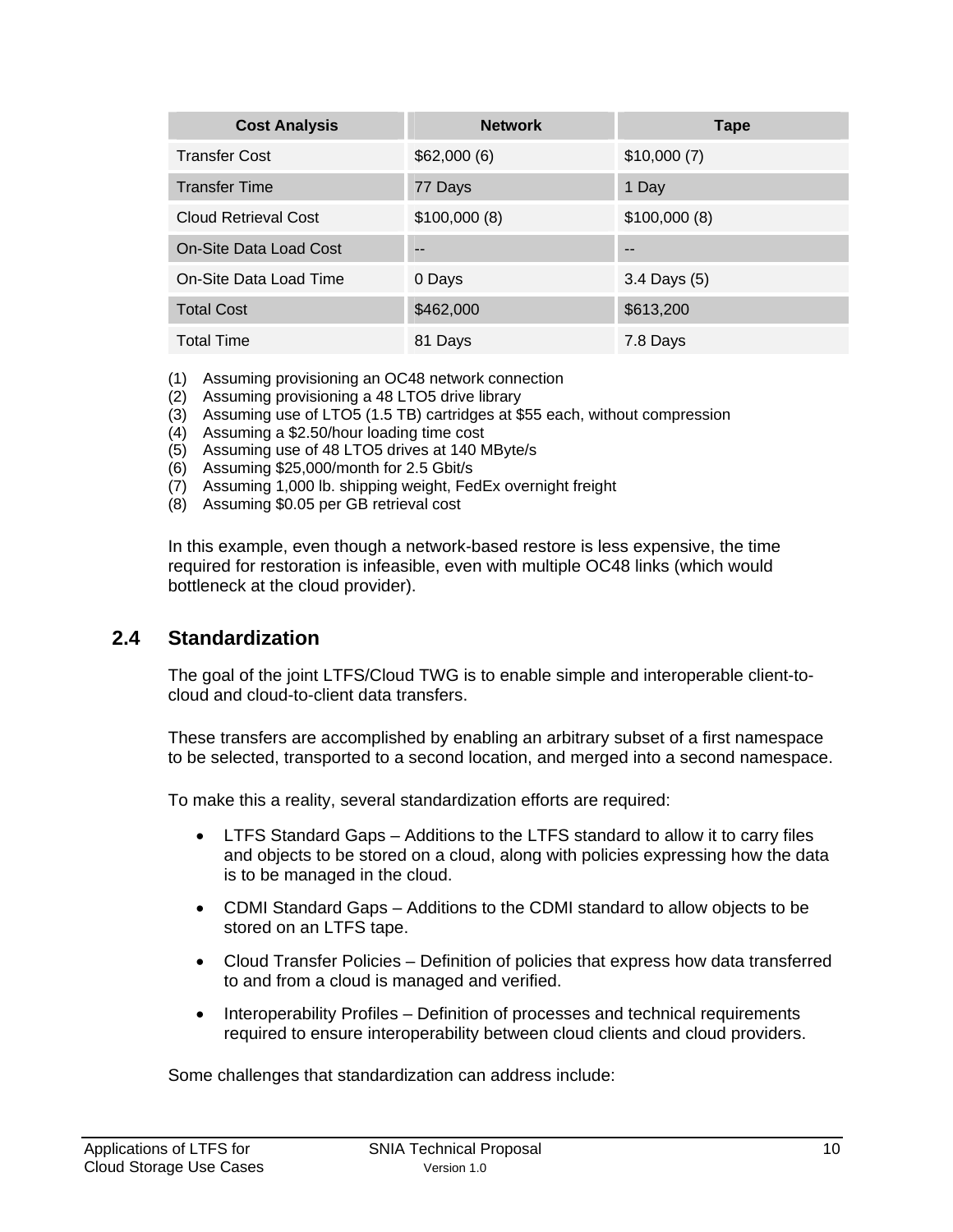For the cloud client:

- Selecting files/objects to transfer to the cloud
- Writing data onto tapes
	- File storage and formatting on tape (LTFS)
	- Spanning of large files across tapes (LTFS work in progress)
	- Metadata/domain storage and formatting on tape (LTFS/CDMI)
	- Storage of ACLs (LTFS work in progress)
- Policy definition (sent from client to the cloud provider)
	- In-band and out-of-band delivery of policies
	- Tape barcode/identifier listing
	- Tape contents listing and verification information
	- Merge vs. replace
	- User/ACL remapping
	- Conflicts handling (tape wins, cloud wins, newest wins, version, etc.)
	- Visibility criteria (visible immediately, visible atomically, etc.)
	- Out-of-band delivery of drive/tape technology-specific tape encryption keys or key identifiers
- Report definition (sent from the cloud provider to the client)
	- Files/objects received
	- Verification results
	- Conflict resolution status
	- File/object visibility
- Process for generating tapes with missing/unreadable content

For the cloud provider:

- Guidelines for accepting, validating, resuming, and finalizing transfers (new work)
	- Accepting decryption keys and associated tape identifiers/barcodes
	- Verifying tape identifiers/barcodes and mapping to library slots
- Evaluate and performing policies (out of band and on tapes)
	- Merge vs. replace
	- Conflicts handling (tape wins, cloud wins, newest wins, version, etc.)
	- What happens when finalized (only goes online if everything made it?)
	- Handling out-of-order data delivery (CDMI Versioning)
	- Others…
- Reading data from tapes (common with what sender does)
	- File storage and formatting on tape (LTFS)
	- Spanning of large files across tapes (LTFS work in progress)
	- Metadata/domain storage and formatting on tape (LTFS/CDMI)
	- Storage of ACLs (LTFS work in progress)
- Handling missing/unreadable tapes and tape sets (new work)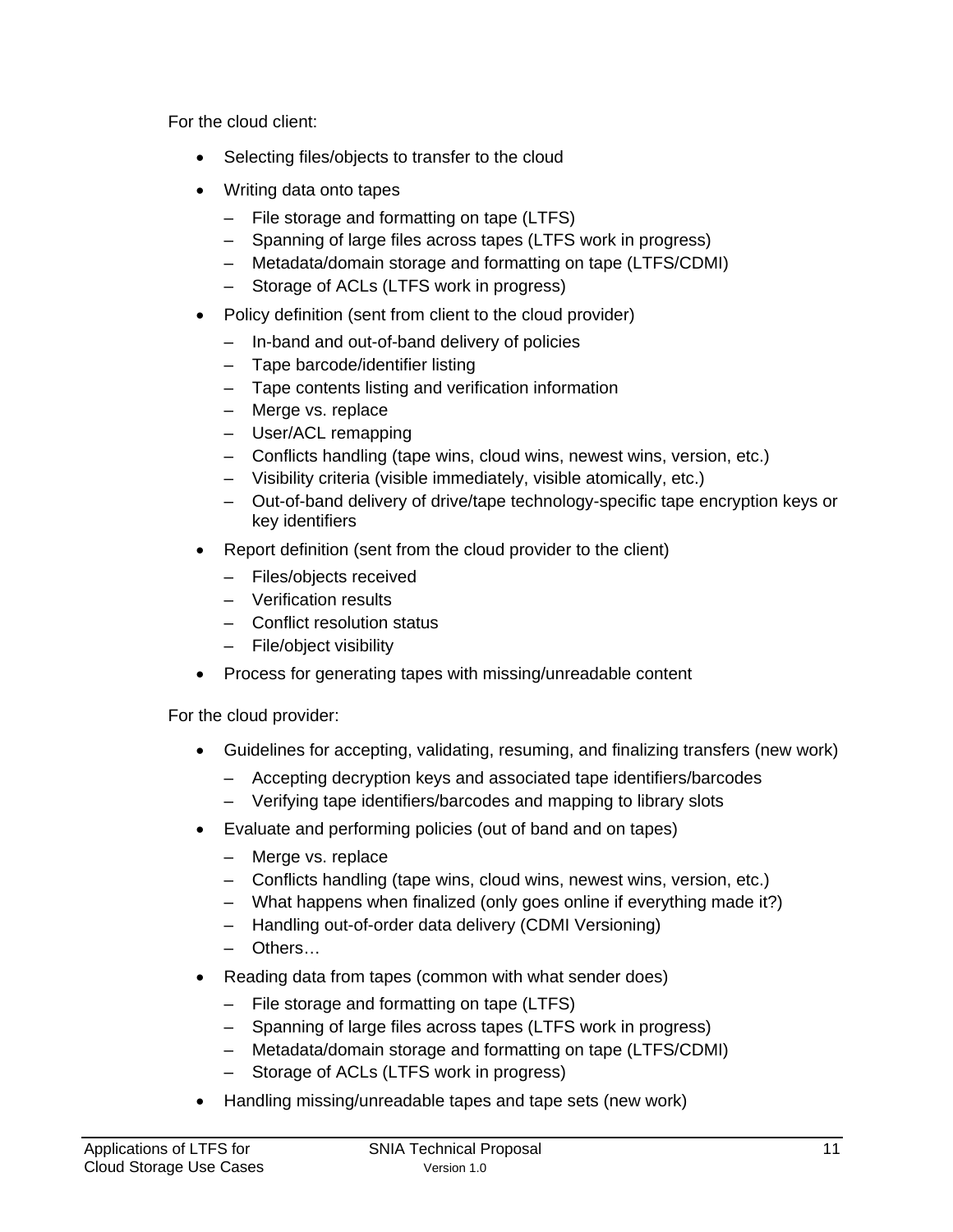- Generating reports back to clients
	- Files/objects received
	- Verification results
	- Conflict resolution status
	- File/object visibility (for imports)

The major new work is defining policies, which include specifying the following behaviors:

- Where content is merged into the destination namespace
- How namespace conflicts are resolved
- How principals and ACLs are handled
- When content becomes visible
- Which reports are to be generated and provided to the sender

For example, different use cases require different content merging algorithms:

Tape data set replaces cloud data set (atomic replace)

- Cloud seeding (initial data transfer to cloud)
- Consistently update dataset (local and cloud data to be exactly the same)

Tape data set merged with cloud data set – tape content wins

- Restoring corrupted or incorrectly updated cloud content
- Reverting cloud content to an older state

Tape data set merged with cloud data set – newest wins

Updating cloud data to newer state (most common use case)

Tape data set merged with cloud data set – error on conflict

Allows manual resolution of conflicts by the sender

Interoperability profiles define a minimal set of functionality that a cloud client and cloud provider are expected to implement to ensure inoperability.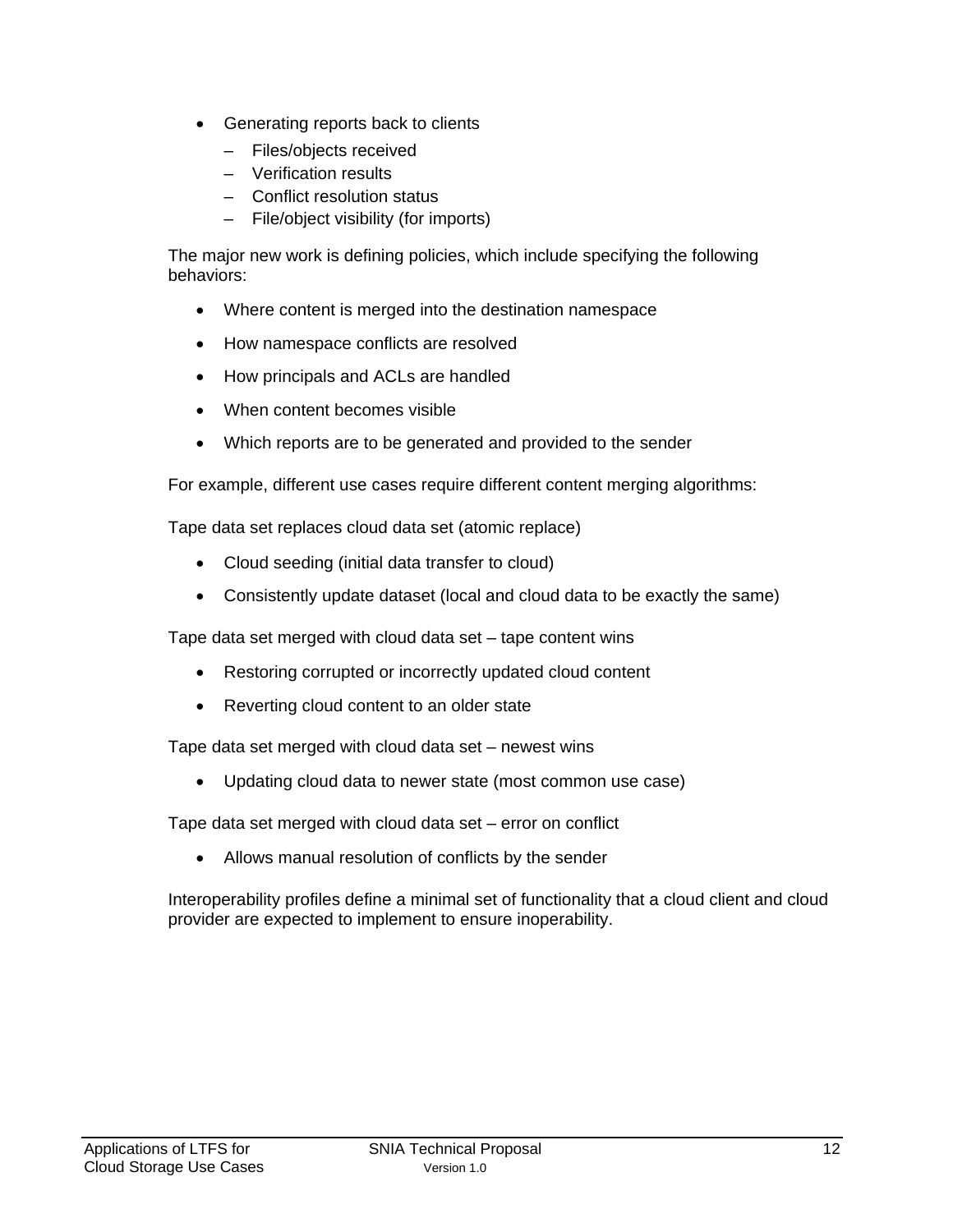### **3 Use Case 2 – Tape for Bulk Data Transport Between Clouds**

#### **3.1 Synopsis**

Storing data on one or more LTFS tapes for the purpose of the bulk transport of data within or between cloud providers

#### **3.2 Scenarios**

Common scenarios where bulk tape-based data transport is considered include:

- Inter-cloud migration where data is being migrated from one cloud service to another
- Inter-cloud replication where data is being replicated across two or more cloud services
- Population of a new cloud location where a cloud service provider is bringing up a new storage location and needs to efficiently pre-populate it with data
- Service level changes where a client changes the service level of its stored cloud data, which necessitates bulk movement of that data to a different physical site within the cloud. This can include changing the degree of replication or changing the class of service (high performance to lower performance, etc.)
- Geographic location changes where a client changes the geographic placement restrictions of its stored cloud data, which necessitates bulk movement of that data to a different physical site within the cloud
- Infrastructure upgrades where a staging area is required during a replacement of a primary storage tier within a cloud (migrate from old to new cloud storage infrastructure within a provider)

Tape-based data transport is preferred over network-based data transport when the following conditions are present:

- Limited network connectivity where available bandwidth is insufficient to transport large volumes of data in a timely manner
- Reserved network connectivity where bandwidth is reserved for other uses, and as a consequence, available bandwidth is insufficient for transporting large volumes of data
- High data volume where the volume of data being produced makes even the fastest network transfer take too long (for example, 1 PB generated each day would require a 100Gbit link to keep up)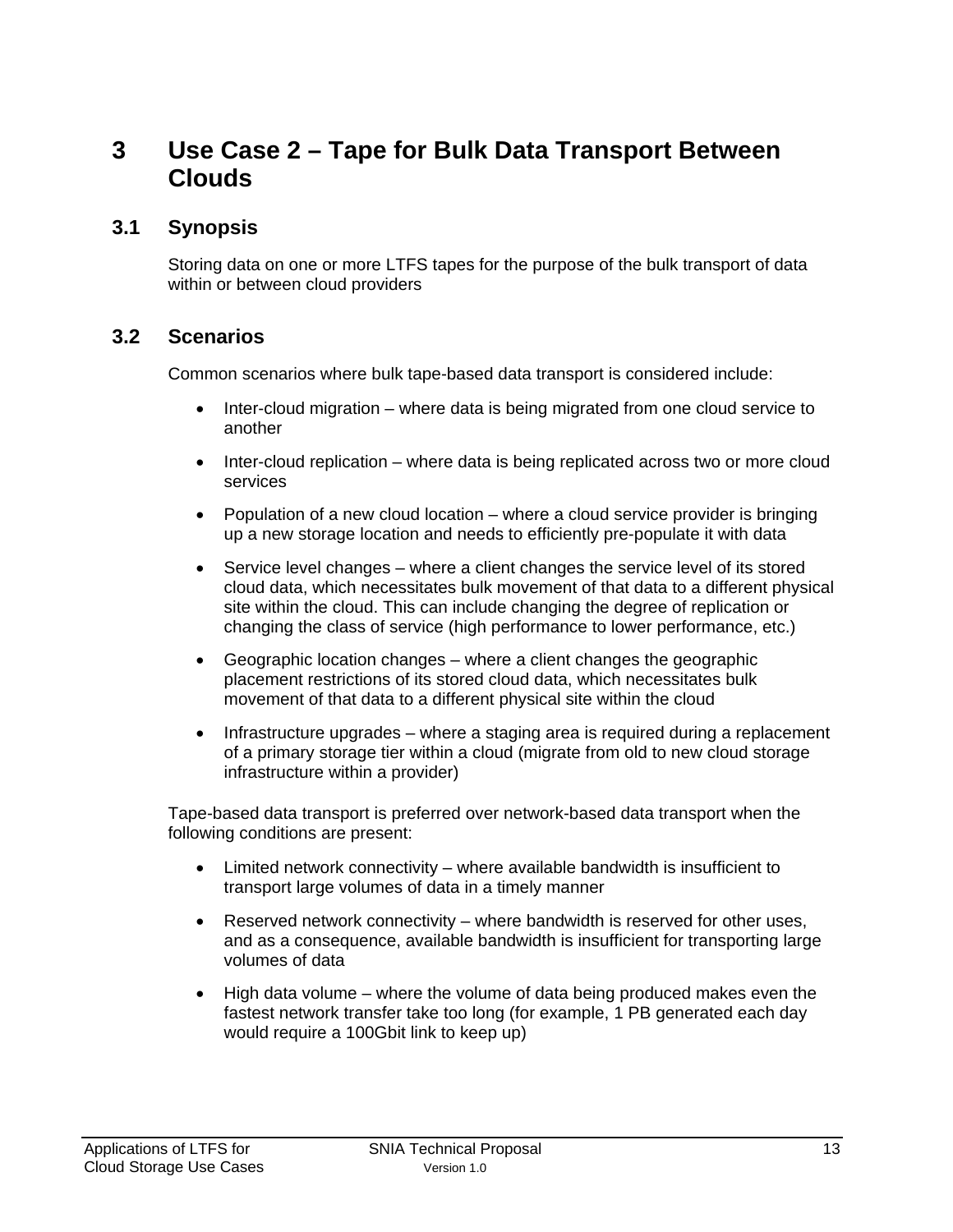#### **3.3 Tape vs. Network Transport Examples**

Cloud-to-cloud bulk data transfers are equivalent to client-to-cloud transfers, as described in section 2.3.

Clouds using tape as a transfer method typically have significant tape-related infrastructure, including a larger number of tape drives. This reduces the time required to generate a set of tapes to be sent out and to read a set of tapes that have been received.

#### **3.4 Standardization**

For cloud migration and replication involving multiple clouds, the high-level workflow is anticipated:

- 1. Client sets up a tape import request on destination cloud.
- 2. Client receives instructions from the destination cloud on what is needed to complete the import.
- 3. Client sets up a tape export on the source cloud, with the tapes being sent to the shipping address specified by the client (which may be the shipping address of the destination cloud).
- 4. Source cloud generates tape set and ships it to the specified shipping address.
- 5. Source cloud generates reports describing the results of the export and sends them to the client.
- 6. Destination cloud receives the tape set.
- 7. Destination cloud performs the tape import.
- 8. Destination generates reports describing the results of the import and sends them to the client.
- 9. The client compares the reports to ensure that export/import was completely successful.
- 10. For migrations, the client tells the source cloud that content is to be removed.

Alternatively, the destination cloud can receive the export report and perform the comparison as described in step 9 on behalf of the client.

For cloud transfers within a single cloud provider, it is anticipated that workflows would be developed and driven by the cloud provider and not standardized as part of this effort, as multi-party interoperability is less of a concern.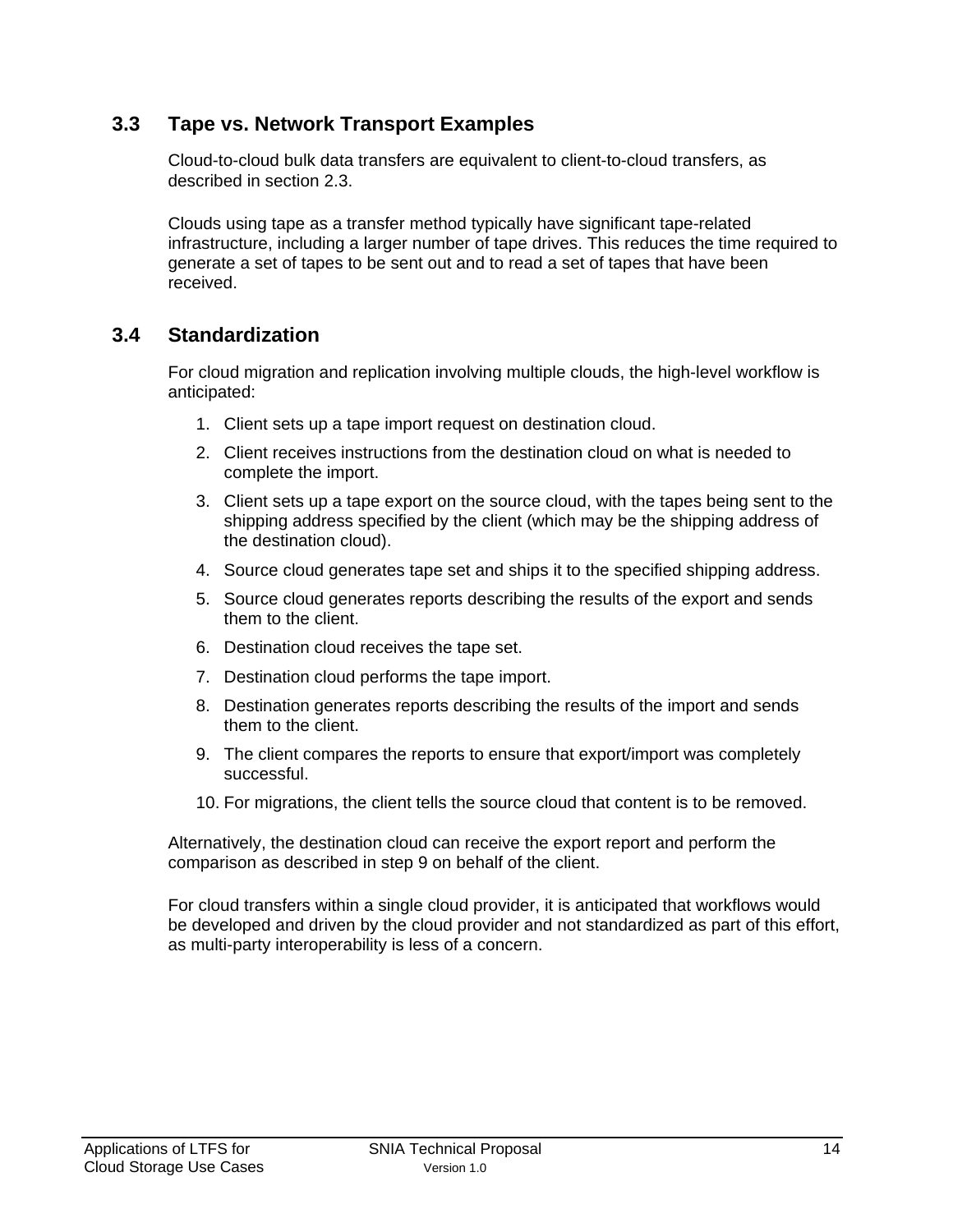# **4 Use Case 3 - Tape for Protection Backing Store**

#### **4.1 Synopsis**

Storing data on one or more LTFS tapes for the purpose of protecting data stored by a cloud provider. Data is only accessed from tape when the primary (disk) replica(s) are unavailable or lost.

#### **4.2 Scenarios**

Common scenarios where tape-based protection storage is considered include: (tape vs. disk replicas)

- Cost constrained recovery Data is not accessed during normal operations.
- Site restore Replicas of all data at an entire site are restored.

Tape-based protection storage is preferred over other protection stores when the following conditions are present:

- Where the volume of data results in tape storage being lower cost then disk storage
- Where the access patterns tend to be sequential and non-random (such as bulk restore on failure)
- Where the lifespan and environmental characteristics of the tape media facilitates long-term storage

#### **4.3 Tape vs. Disk Storage Examples**

The choice of tape over disk-based storage is fundamentally about the capital and operating costs required to store the data and determining if the storage characteristics of tape are sufficient for the backing store use case.

#### *4.3.1 Example – Storing 2 PB of cloud content on disk vs. tape*

If a cloud service provider needs to add one additional copy of cloud data, the following table compares the cost of storing each additional copy on commodity disk storage vs. tape storage.

| <b>Cost Analysis</b>       | <b>Disk</b>  | Tape         |
|----------------------------|--------------|--------------|
| <b>Equipment Cost</b>      | \$198,000(1) | \$123,200(2) |
| Media Cost                 | \$0          | \$73,300(3)  |
| Replacement Costs per year | \$66,000(4)  | \$19,650(5)  |
| Power and Cooling per year | \$7,154(6)   | \$1,208(7)   |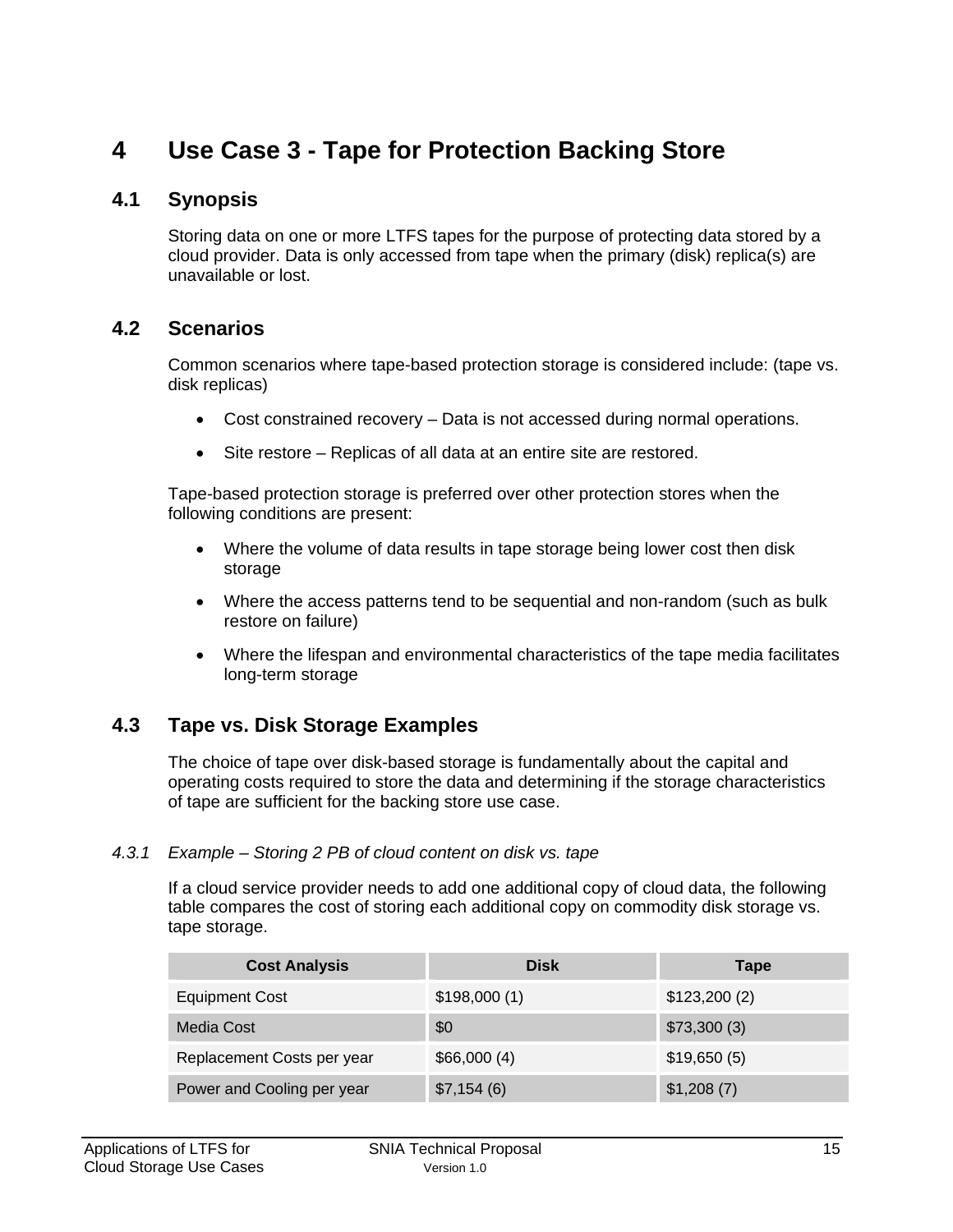| <b>Cost Analysis</b>       | <b>Disk</b>  | Tape         |
|----------------------------|--------------|--------------|
| Floor Space Cost per year  | \$13,650(8)  | \$3,900(9)   |
| Maintenance Costs per year | \$39,600(10) | \$24,640(10) |
| <b>Total Capital Costs</b> | \$198,000    | \$196,500    |
| Per year Costs             | \$126,404    | \$49,398     |

- (1) Assuming \$130 for 3 TB hard drives and \$3000 3U server per 24 drives, seven \$2000 racks and fourteen \$1000 network switches
- (2) Assuming \$80,000 for 1400 slot library and \$1800 for each of the 24 tape drives
- (3) Assuming use of LTO5 (1.5 TB) cartridges at \$55 each, without compression
- (4) Assuming 3 year replacement on drives and servers
- (5) Assuming 10 year replacement on drives and tape media
- (6) Assuming 6 watts per hard drive (idle), and 150 watts per server at \$0.10 per kWh
- (7) Assuming 50 watts per LTO5 drive and 180 watts for the frame at \$0.10 per kWh
- (8) Assuming \$300 per square foot, 6.5 square foot per rack (including 6.5 square foot of aisle space)
- (9) Assuming \$300 per square foot, 6.5 square foot per rack (including 6.5 square foot of aisle space), and 2 rack size for a 1400 slot library
- (10) Assuming 20% of capital cost maintenance to vendor.

In this example, the capital cost of a single tape copy is roughly equivalent to the capital cost of a single disk copy, but the operational costs for tape are significantly lower.

#### **4.4 Standardization**

For tape as a protection backing store, even though the tapes are used exclusively by the cloud service provider, there is still significant value from storing the data in a standard format. For example, this enables the protection copy on tape to be moved as described in scenario 2.

Thus, the key requirement is to define how to store objects onto LTFS in a standardized and interoperable manner.

Writing data onto tapes:

- File storage and formatting on tape (LTFS)
- Spanning of large files across tapes (LTFS work in progress)
- Metadata/domain storage and formatting on tape (LTFS/CDMI)
- Storage of ACLs (LTFS work in progress)

Having a consistent format used for both bulk storage and data transfer provides the highest degree of flexibility and value.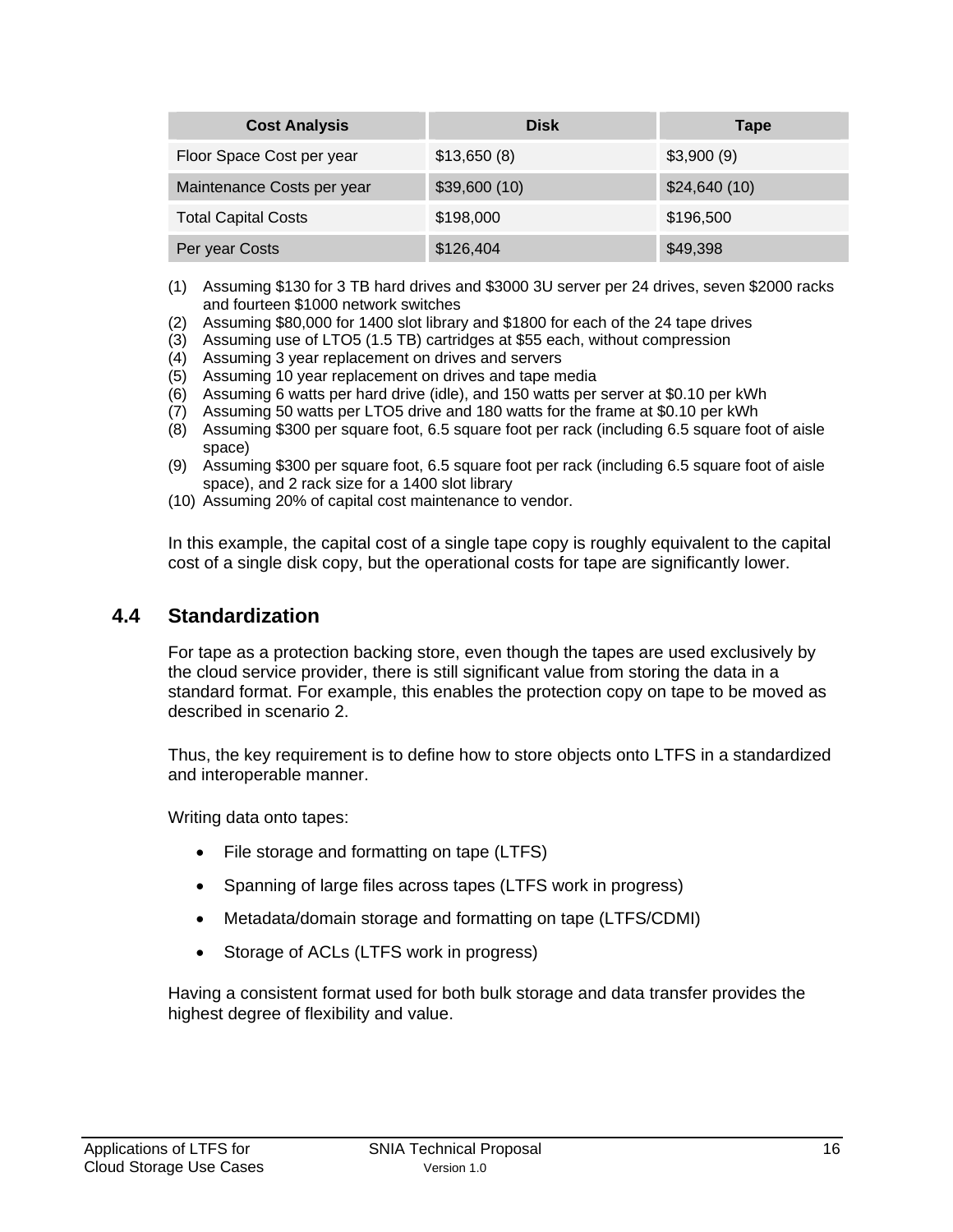# **5 Use Case 4 - Tape as a Cold Storage Tier**

#### **5.1 Synopsis**

The storing of data on one or more LTFS tapes for the purpose of providing a lower-cost, lower service level for data stored by a cloud provider.

#### **5.2 Scenarios**

Common scenarios where tape-based cold storage is considered include:

- Cost Constrained Data Data requiring a low price point, including data that will not be created or stored unless a low price point for storage is available.
- Long Term Archiving Data is preserved for long periods of time (decades).
- Compliance Storage Data preserved for legal or regulatory purposes.
- Future Value Data Data that may have value in the future, such as backups and protection copies.

Tape-based cold-storage tiers are preferred over other data storage tiers when the following conditions are present:

- Where there is a tolerance for high retrieval latency
- Where there is a large amount of data that needs to be stored
- Where access patterns are largely sequential
- Where there is a need to store data for long periods of time

Latency considerations arise from several factors:

- When tape is used as the primary storage location for data stored in a cloud, all retrievals require a tape read, resulting in high access latency.
- As tape libraries are often shared resources, resource contention due to oversubscription can further increase latency.
- Additional data processing, such as compression and packaging, may require post-processing, increasing latency.
- Providers may artificially increase latency to manage expectations and clearly differentiate between different service offerings.

For cloud service providers, data from tape is often staged to disk or solid state storage before it is made accessible by requesting clients. This allows the tape storage to be operated in the most efficient mode of access (sequential streaming) and insulates it from inefficient modes of access (random accesses of large numbers of small files and random access to a large number of offsets within a single large file).